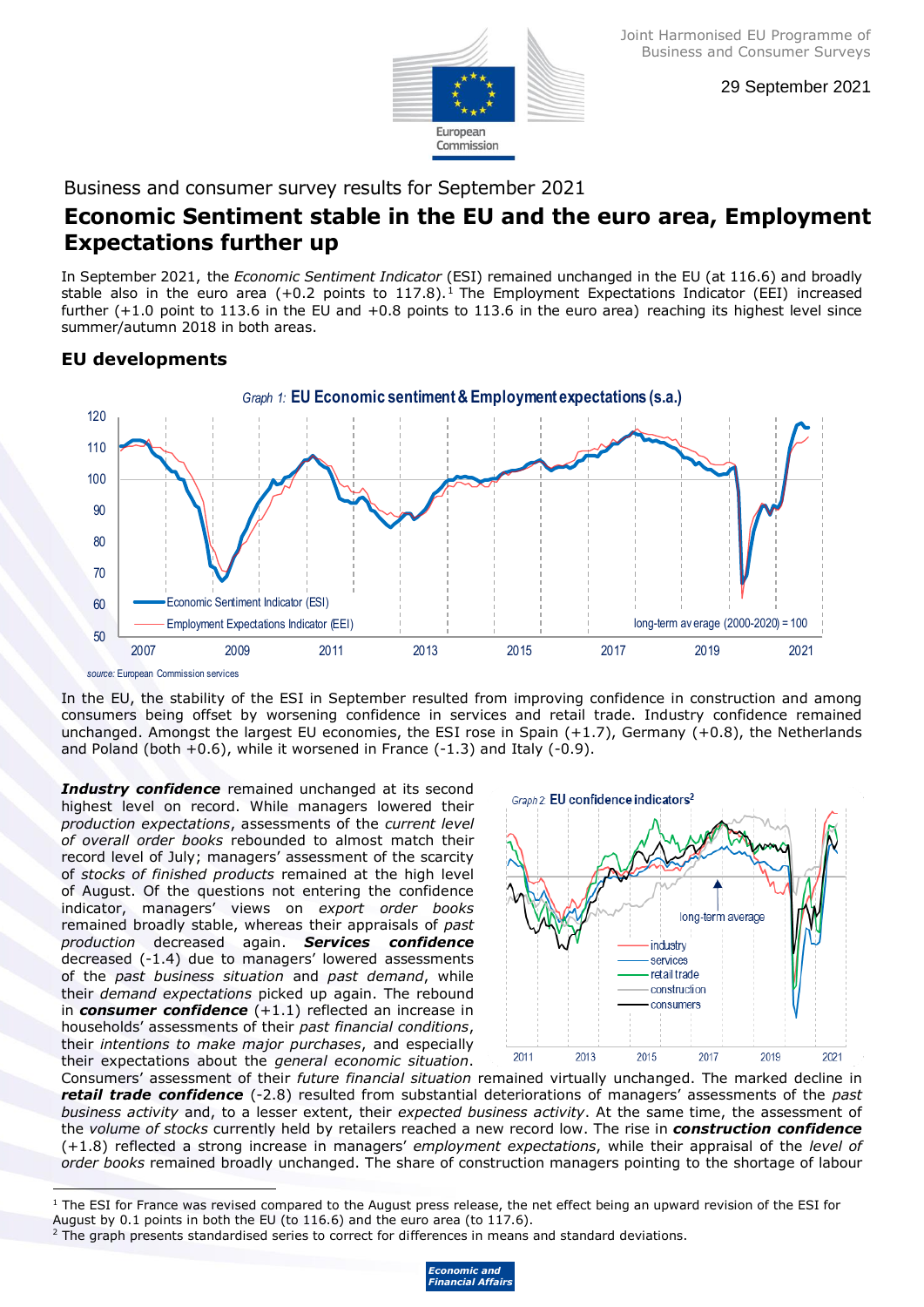force (27.3%) and material and/or equipment (19.7%) as a factor limiting building activity reached the highest values on record. <sup>3</sup> *Financial services confidence* (not included in the ESI) dropped in September (-1.8). While manager's appraisals of *past demand* and *past business situation* worsened significantly, their *demand expectations* improved markedly.



The increase in the *Employment Expectations Indicator* (+1.0) was driven by improved employment plans in services, construction and, to a much lesser extent, industry, while retailers expected their employment to decrease over the next three months. Consumers' unemployment expectations, which are not included in the headline indicator, improved markedly.

*Selling price expectations* firmed further in industry, retail trade and services, reaching new all-time highs (in services since July 2008). Selling price expectations in construction eased somewhat from their August high. Consumer price expectations increased markedly.



*Data collection period: 1 September to 23 September*

 $\overline{a}$ 

<sup>&</sup>lt;sup>3</sup> The detailed data are available for download under the Construction section of the **BCS Time Series website**